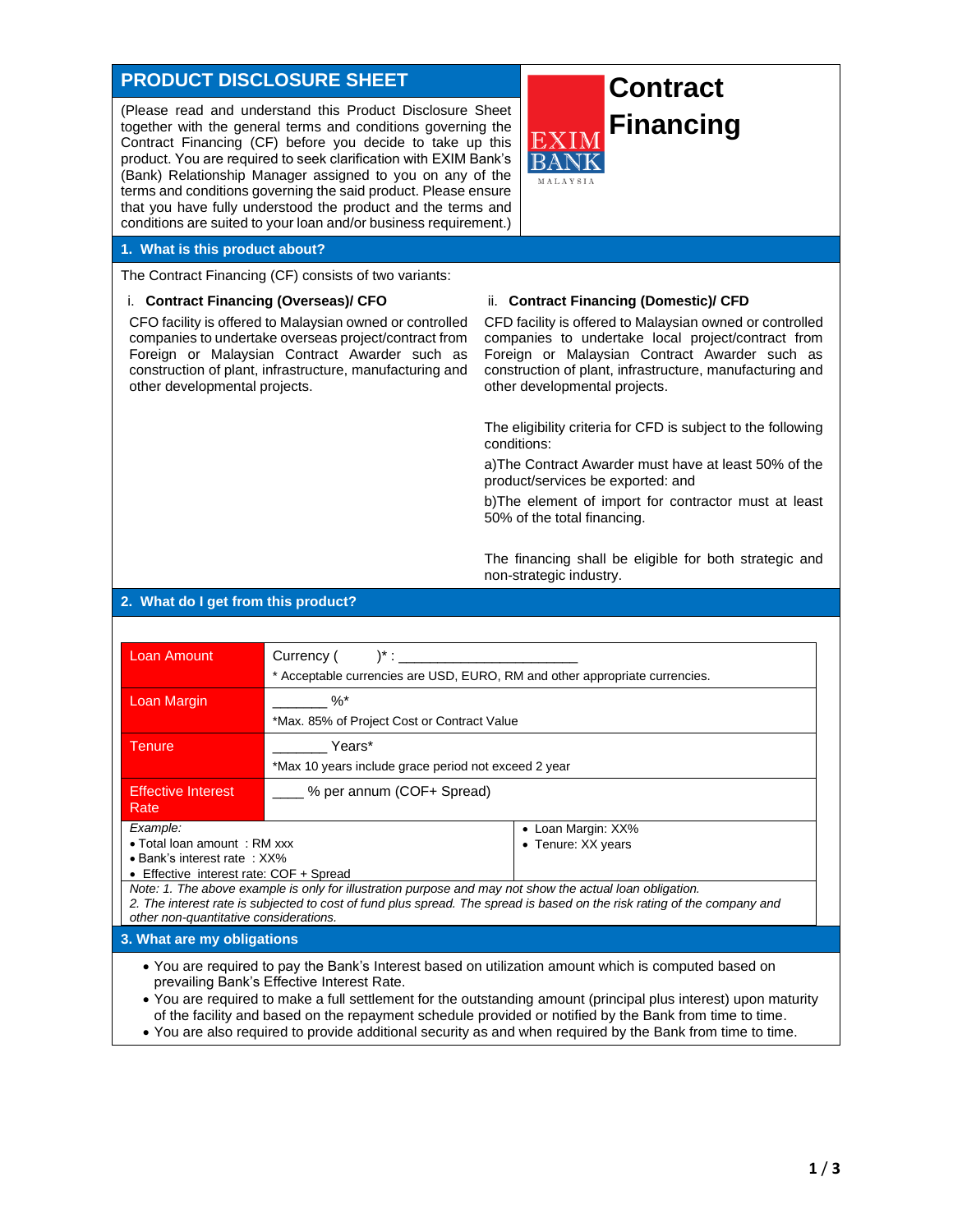| 4. What are the fees and charges I have to pay? |                                                                                                                                                                                                                                                      |                                                                                                                                     |
|-------------------------------------------------|------------------------------------------------------------------------------------------------------------------------------------------------------------------------------------------------------------------------------------------------------|-------------------------------------------------------------------------------------------------------------------------------------|
|                                                 |                                                                                                                                                                                                                                                      |                                                                                                                                     |
| No.                                             | <b>Type of Fees and Charges</b>                                                                                                                                                                                                                      | Quantum                                                                                                                             |
| 1 <sub>1</sub>                                  | <b>Processing Fee</b>                                                                                                                                                                                                                                | Processing fee of 1.0%* of the<br>financing amount.<br>subject<br>$(*)$<br>to<br>Terms<br>and<br>Conditions. Not applicable to SMEs |
| 2.                                              | <b>Stamp Duty</b>                                                                                                                                                                                                                                    | As per the Stamp Act 1949<br>in.<br>Malaysia<br>and/or<br>stamping<br>requirement in other jurisdiction (if<br>applicable).         |
| 3.                                              | <b>SWIFT Charges</b>                                                                                                                                                                                                                                 | <b>RM70</b>                                                                                                                         |
| 4.                                              | <b>Audit Confirmation Fee</b>                                                                                                                                                                                                                        | <b>RM100</b>                                                                                                                        |
| 5.                                              | Redemption Letter/Statement Fee                                                                                                                                                                                                                      | RM50 (SME Customer)                                                                                                                 |
| 6.                                              | Letter of Support Fee                                                                                                                                                                                                                                | RM100 (SME Customer)                                                                                                                |
| 7.                                              | Legal Fee                                                                                                                                                                                                                                            | As charged by Lawyer                                                                                                                |
| 8.                                              | Postage / Delivery Charges<br><b>Local Party</b><br>Normal Mail<br>$\bullet$<br><b>Registered Mail</b><br>$\bullet$<br>Courier / Hand delivery<br>$\bullet$<br><b>Foreign Party</b><br>Normal Mail<br>$\bullet$<br><b>Registered Mail</b><br>Courier | Min.RM3<br>Min.RM6<br>Min.RM7<br>Min.RM4<br>Min.RM8<br>Min.RM50 - varies on location                                                |
| 9.                                              | Variation of Facility Terms and Condition                                                                                                                                                                                                            | Min.RM300 (Not applicable to SME<br>Customer)                                                                                       |

# **5. What if I fail to fulfill my obligation?**

We shall charge you a penalty for late payment at one percent (1%) per annum on the prevailing interest rate.

**6. What if I fully settle the loan before its maturity?**

Nil.

#### **7. Do I need insurance coverage?**

You are required to assign the insurance policy inclusive of all project rights and benefits to us as one of the collaterals accepted by us.

# **8. What are the major risks?**

- Our Effective Interest Rate may be subject to fluctuation during the loan tenure.
- Legal action will be instituted against you to recover the indebtedness which includes among others, obtaining judgment and enforcement of judgment such as writ of seizure and sale, garnishee, winding up and bankruptcy action.
- Any non-payment of the Bank's indebtedness under loan facility would also have an adverse record on your credit rating.